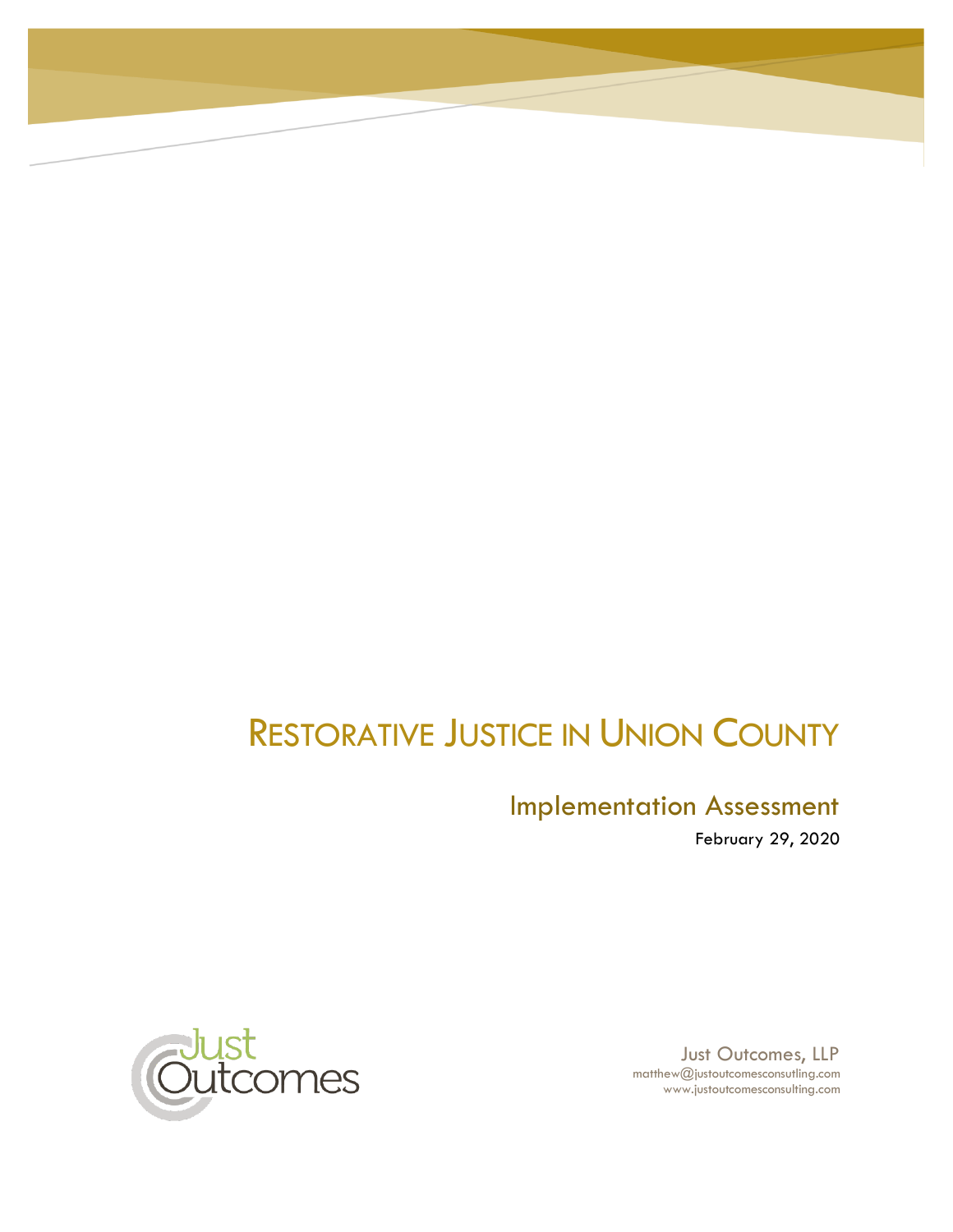## **Overview**

## Project Purpose and Context

Over the past three decades, restorative justice has been gaining momentum within Oregon's criminal justice system, schools, organizations and communities as an alternative approach for responding to harm and crime. As a community dispute resolution center, Eastern Oregon Mediation Center (EOMC) was made aware of this movement and its impacts by way of its many partners from across the state, many of whom are currently administrating restorative justice programs. In 2017-2018, EOMC invited Just Outcomes to train a small group of volunteers in restorative justice principles and practice (specifically victim-offender conferencing). Just Outcomes also gave an informational presentation to a group of approximately twenty community members at the Union County Library. Based on the positive response from these events, EOMC was awarded a grant from Ford Family Foundation and further leveraged its own resources to initiate a restorative justice implementation assessment in Union County.

The assessment and this summative report aim to:

- a. engage stakeholders on how current systems within Union County respond to harm and crime, where those systems are adequately attending to the needs of residents, and opportunities for growth;
- b. assess the viability and sustainability of implementing restorative justice programs in Union County;
- c. determine the most impactful and accessible windows of opportunity for program implementation; and,
- d. make recommendations on what a path forward in implementation of restorative justice might include.

#### Defining Restorative Justice

For the purpose of this report, restorative justice is defined as

"an approach to achieving justice that involves, to the extent possible, those who have a stake in a specific offence or harm to collectively identify and address harms, needs and obligations, in order to heal and put things as right as possible."<sup>1</sup>

In academic literature, restorative justice suggests a set of guiding principles for justice, the roots of which can be found within aspects of Indigenous Law, faith traditions, and critical criminology. The hallmarks of this approach to justice include inviting wide participation, focusing on the harm that has occurred and how healing may be possible, asking for direct accountability from those who have done harm, attending to the wider repair required within the community, and looking to prevent future harm.

Within empirical research and practice, restorative justice is often understood as a voluntary process of direct and/or indirect communication between affected parties in a given offence. Common practices include Peacemaking Circles, Conferencing and Victim Offender Dialogue; however, restorative justice processes may also include indirect communication techniques such as letter exchanges, 'shuttle'

<sup>&</sup>lt;sup>1</sup> Howard Zehr, Little Book for Restorative Justice, Good Books 2015 (pg 48).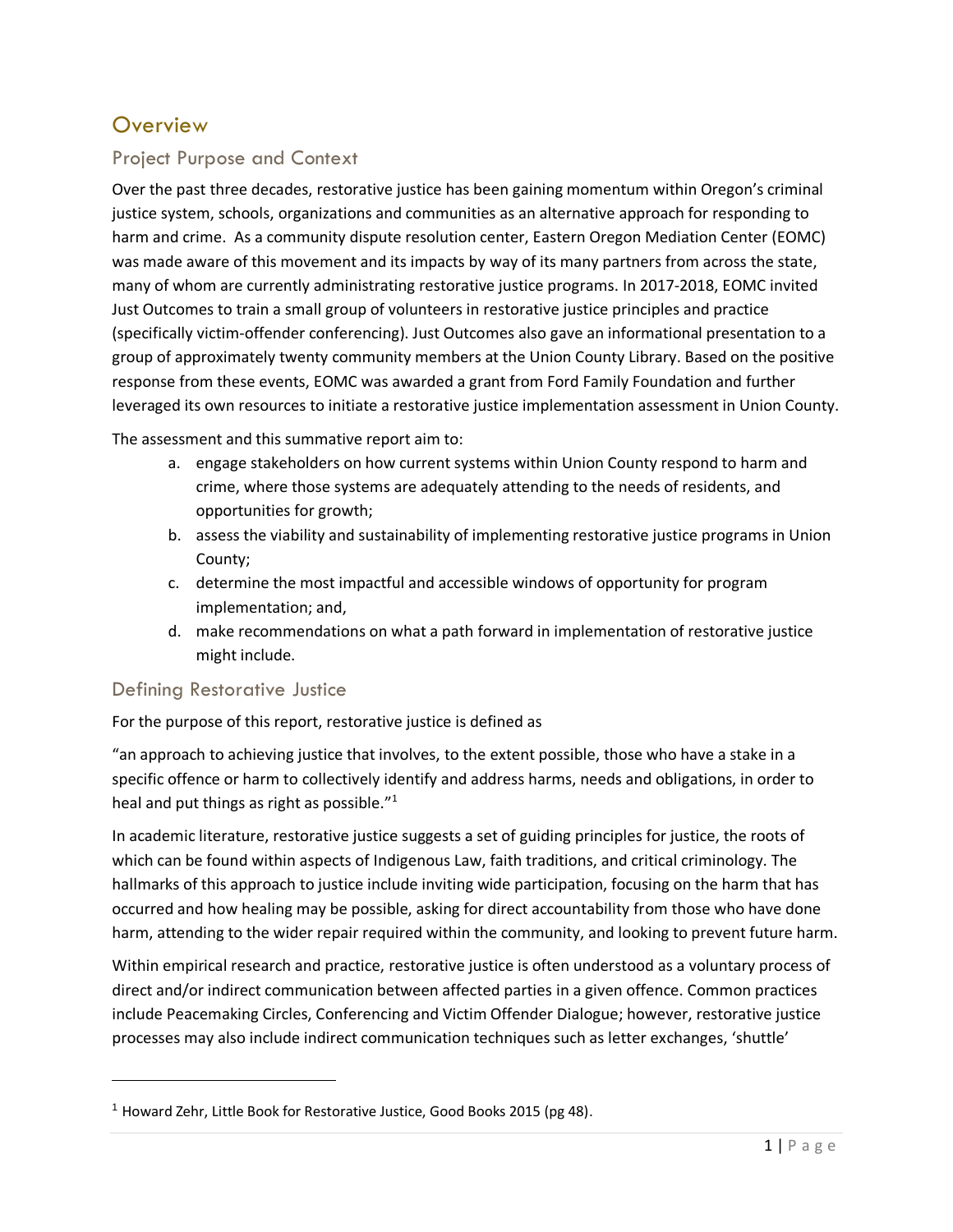communication and video-taped exchanges between parties. Generally speaking, such models may be employed at various stages of the criminal justice process; they usually involve third-party (usually community-based) facilitators who may accompany parties through case exploration, preparation, dialogue and follow-up. Restorative justice processes usually rely on an admission of responsibility by the offending party(s) - however beyond this provision the criteria for offender participation remains generally flexible.

#### Methodology

This assessment was conducted by an Assessment Team comprised of Matthew Hartman and Aaron Lyons of Just Outcomes. Both team-members bring long experience in restorative justice practice, training, program design and implementation. For more information about the Assessment Team, please visit www.justoutcomesconsulting.com.

This assessment was conducting by the following methods:

- 1. *Informational interviews:* individual and small-group discussions were held among key stakeholders during September 18-19, 2019 and February 4, 2020, including:
	- a. Union County Judiciary
	- b. District Attorney's Office Office of the Victim Advocate
	- c. Union County Sherriff's Office
	- d. La Grande Police Department
	- e. Union County Juvenile Services
	- f. Confederated Tribes of the Umatilla Indian Reservation Family Violence Services
	- g. Eastern Oregon University Multicultural Center
	- h. Eastern Oregon Mediation Center
	- i. La Grande School District
- 2. *Focus Group:* A focus group discussion was held among Union County justice system stakeholders on February 5, 2020.

## Assessment Findings

1. Widespread Support for Restorative Justice:

This assessment found consistent support for the possibility of implementing a restorative justice programming in Union County. Participants cited the following reasons for their support (not ranked in order of importance):

- Increased opportunities for meeting the needs of crime victims, including:
	- o Gaining answers to questions (e.g. "why?")
	- o Gaining a sense of justice in cases where the criminal justice system is unable to hold offenders accountable in ways that are meaningful to the victim
	- $\circ$  Addressing the emotional/symbolic aspects of crime and recovery (e.g. restoring feelings of safety for victims)
	- o Receiving meaningful and practical compensation for losses
- Providing options for juvenile offenders to make amends to those they have harmed
- Opportunities for increased community/justice stakeholder collaboration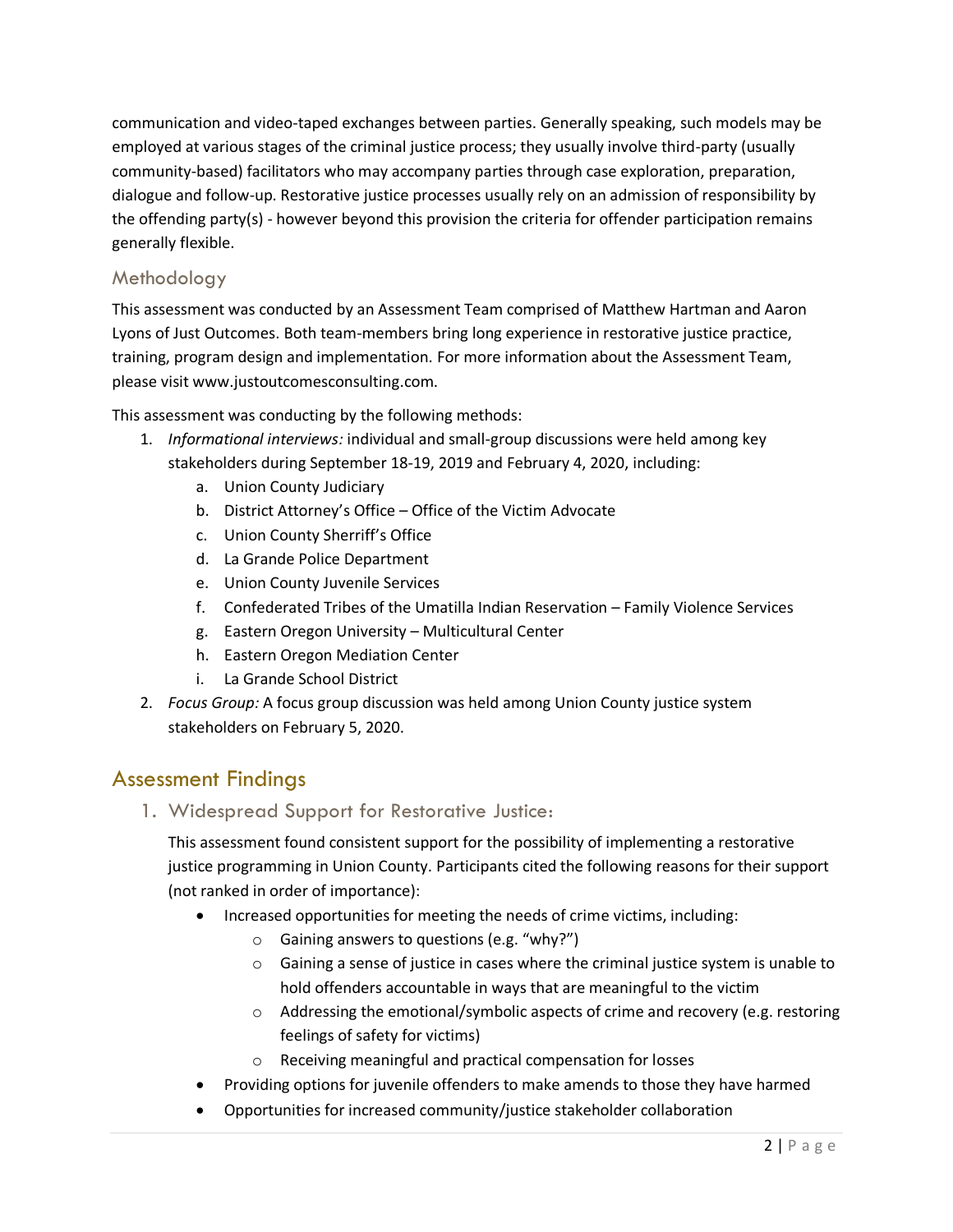- Reducing retributive sentiments among victims and the public
- Reducing the effects of implicit racial bias within the justice system
- Addressing issues of race and equity in Union County
- Reducing recidivism
- Relieving pressures on the criminal justice system

Caveats and concerns were also expressed with respect to how, with whom, or under what circumstances restorative justice may be implemented. Participants recognized that practices under the banner of restorative justice could be misapplied to cause unintended harm – a fact which is supported by research.

### 2. Cultural and Racial Identity Considerations

Some participants expressed support for restorative justice that was contingent on its cultural responsiveness and ability to achieve racially equitable processes and outcomes. It was emphasized, for example, that any initiative involving tribal youth should be developed in partnership with tribal leadership. It was further suggested that any restorative justice practitioners should be trained and educated to provide culturally appropriate services to all participants. Cultural responsiveness is considered a core principle of restorative justice, and the importance of system partnerships with communities who have been historically marginalized in the administration of justice cannot be overemphasized in these efforts.

### 3. Opportunities for Implementation

Just Outcomes identified the following themes within the Assessment, concerning a focus for potential restorative justice implementation:

- a. *Juvenile Justice Focus:* Overwhelmingly, participants identified the juvenile justice context as the most likely and feasible context for restorative justice implementation at this stage. The belief was that creating a program within this context could create space for more relevant accountability for youth that perpetrate crime, while also providing more meaningful responses for victims harmed by juvenile crime.
- b. *Community-Based Service Delivery:* The presence of the Eastern Oregon Mediation Center in the County was identified as a strength and opportunity for restorative justice. The presence of a robust CDRC in Union County is notable, as compared to other rural communities in eastern and south-eastern Oregon. The most effective, efficient, and robust programs often exist in a context of strong partnership between the juvenile justice system and a community-based organization such as EOMC.
- c. *Shared Leadership Among Justice Stakeholders:* A significant opportunity for restorative justice within Union County is the high level of interest in restorative justice of key justice stakeholders across the system. Many innovative and successful programs across the USA have been developed within the context of broad partnerships involving all key stakeholders within the justice system. Law enforcement, schools, judges, defense, district attorneys, and probation, and community all have a role to play in the development of programs that are going to be in effective alignment with the ethic and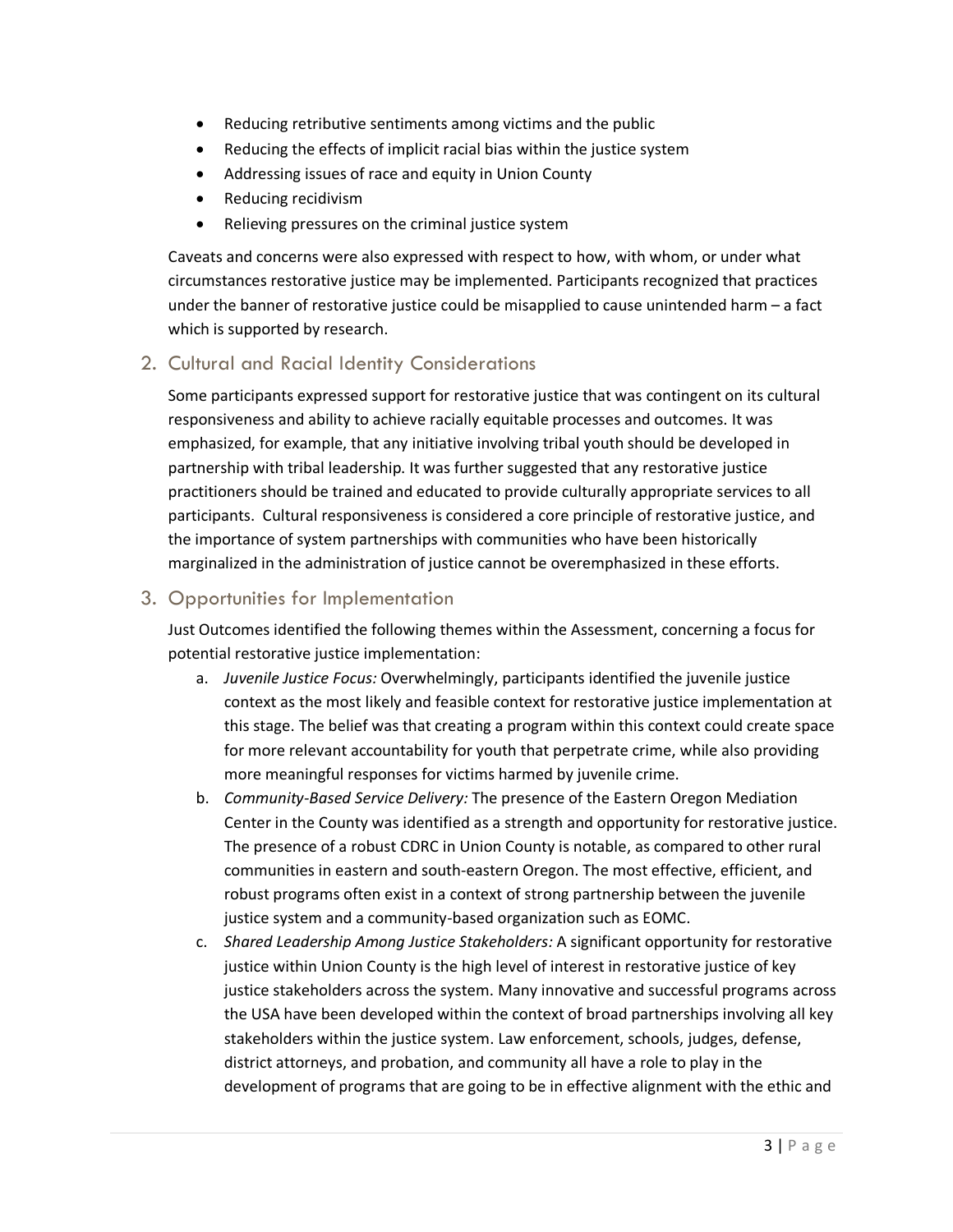character of their community. Within the parameters of their availability, Union County stakeholders have demonstrated an interest in coming together to collaborate in the development of such a program.

#### 4. Challenges and Barriers to Implementation

The Assessment identified the following barriers for consideration in future planning:

- *a. Funding*: Questions were raised by many participants regarding the cost of program development, piloting, and sustaining a program. Funding considerations are a consistent reality for any new community initiative; through a variety of approaches, there is widespread precedent for many jurisdictions overcoming this barrier. Some have raised funds through charitable foundations or government grants – particularly for the program development and piloting phase of the work. Others have found ways to reallocate existing funds within their budgets to prioritize restorative justice over less effective programs or services.
- *b. Existing and Siloed Programs:* Participants in this assessment reported that there are many existing programs in Union County who deliver similar services or serve similar clientele, but do not collaborate effectively. There is a concern that by adding another program, this may simply add to an already existing problem. One suggestion was to conduct a scan of existing programs that may overlap with the services of a restorative justice program, and to ensure that those programs are included in the development of restorative justice initiatives in Union County.
- *c. Attitudes and Beliefs:* Participants reported strongly-held community/public beliefs concerning questions of justice in Union County. There is strong public pressure to hold offenders to account, which is consistent with a restorative approach. However, the benefits of restorative justice concerning offender accountability could be overlooked by the public if there is insufficient attention paid to the messaging of these initiatives. Framing that focuses on victims' rights and needs, along with offender accountability is advised.

Further, several Assessment participants shared beliefs about the criteria necessary for offender eligibility for restorative justice, naming first-time offenders or perpetrators of low-level misdemeanors as the intended or likely beneficiaries. Here, caution is advised as this position on offender eligibility is not substantiated by empirical evidence on the effective use of restorative justice. Limiting eligibility by these or other offender characteristics poses risks of its own, including:

- Marginalizing the needs of victims who may benefit from opportunities provided by restorative justice, regardless of their offender's characteristics
- Disproportionate access to restorative justice to the detriment of marginalized communities
- Providing enhanced levels of service to those in the community with the lowest level of need, and more static levels of service to those with higher needs (both victims and youth offenders)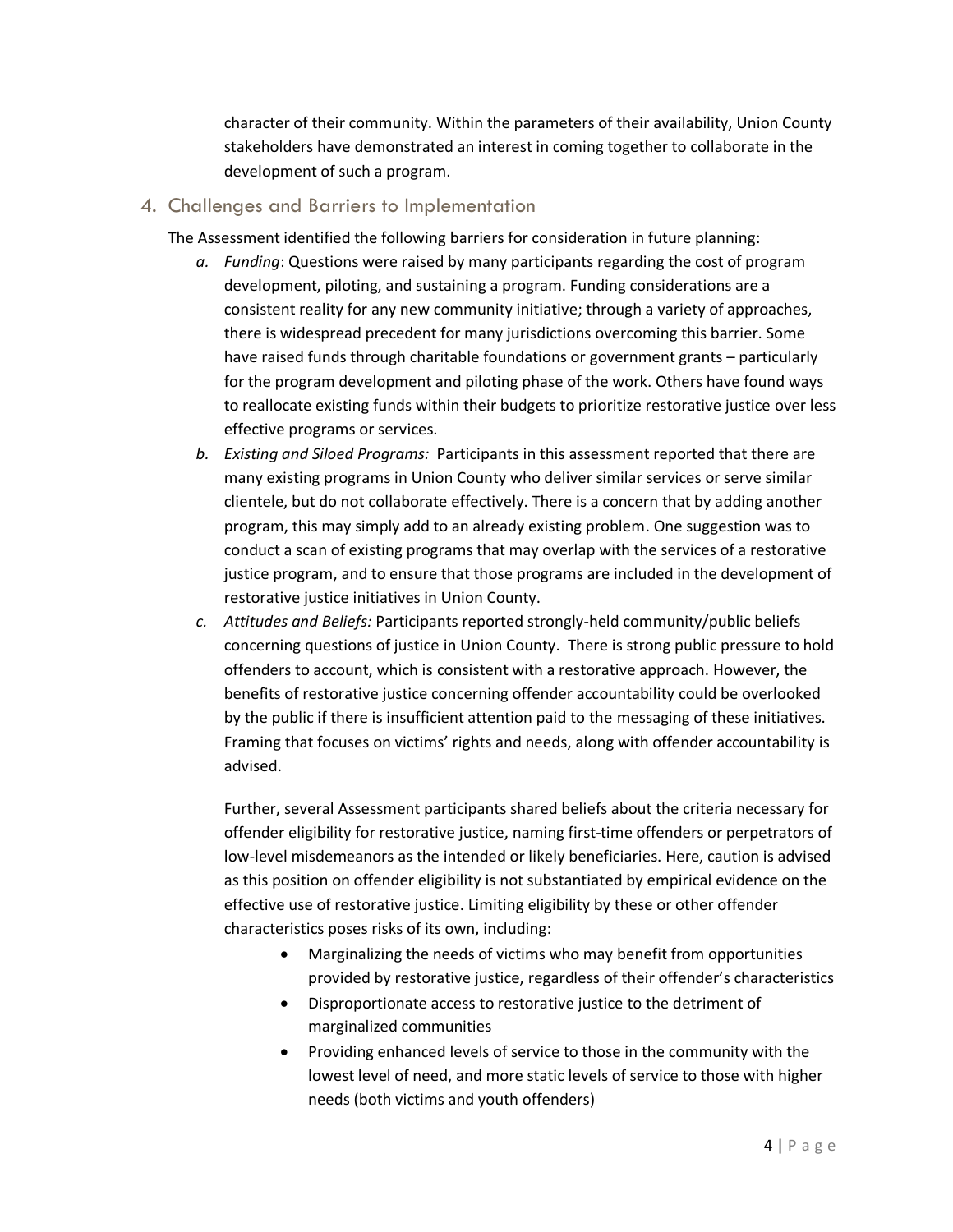## Recommendations

Based on our Assessment Findings, Just Outcomes offers the following recommendations for consideration by Assessment participants.

1. Juvenile Justice Pilot Project

Just Outcomes recommends the development and implementation of a restorative justice pilot project for cases of juvenile offending. Based on research and the assessment results, we also have specific recommendations regarding referral criteria and program administration.

*Referrals:* We suggest flexible referral criteria for juveniles and their victims that, while taking into account the training and capacity of the service provider, avoids rigid criteria based on the charge, history, or other characteristics of the youth responsible. We suggest that the referral structures provide avenues for referral for all critical stakeholders in the juvenile justice process (law enforcement, juvenile justice department, defense, and prosecutors). In addition, we recommend that victims impacted by juvenile crime are provided the option to choose restorative justice programming via their service provider (Victim Advocate or Community-Based Victim Services), and are provided with meaningful service regardless of the appropriateness of victim-offender dialogue.

*Program Administration:* We recommend the project is administered by Eastern Oregon Mediation Center in close partnership with Union County Juvenile Department. Program design would be a result of a multi-disciplinary committee as recommended below, but service delivery and ongoing program management would primarily be within the purview of EOMC.

2. Pilot Program Development Process

*Restorative Justice Task Force:* In keeping with the positive demonstrations of stakeholder interest in restorative justice, we recommend that a multi-disciplinary Restorative Justice Task Force is convened for the task of guiding project design and implementation. This may be a subcommittee of the Local Public Safety Coordinating Council (LPSCC) or a standalone committee. The Task Force should include diverse representation and be comprised of 8-12 (approx.) participants. Ideally those most impacted by the development of this pilot project would be represented on the Task Force. Based on feedback gained during the Assessment, the Committee may include:

- City and County Law Enforcement
- District Attorney's Office/Victim Advocate
- Union County Juvenile Services
- Eastern Oregon Mediation Center
- Tribal justice personnel and/or other regional Tribal representation
- Court Administrator
- La Grande School District
- Community Representation (i.e. small business, Faith community, etc.)